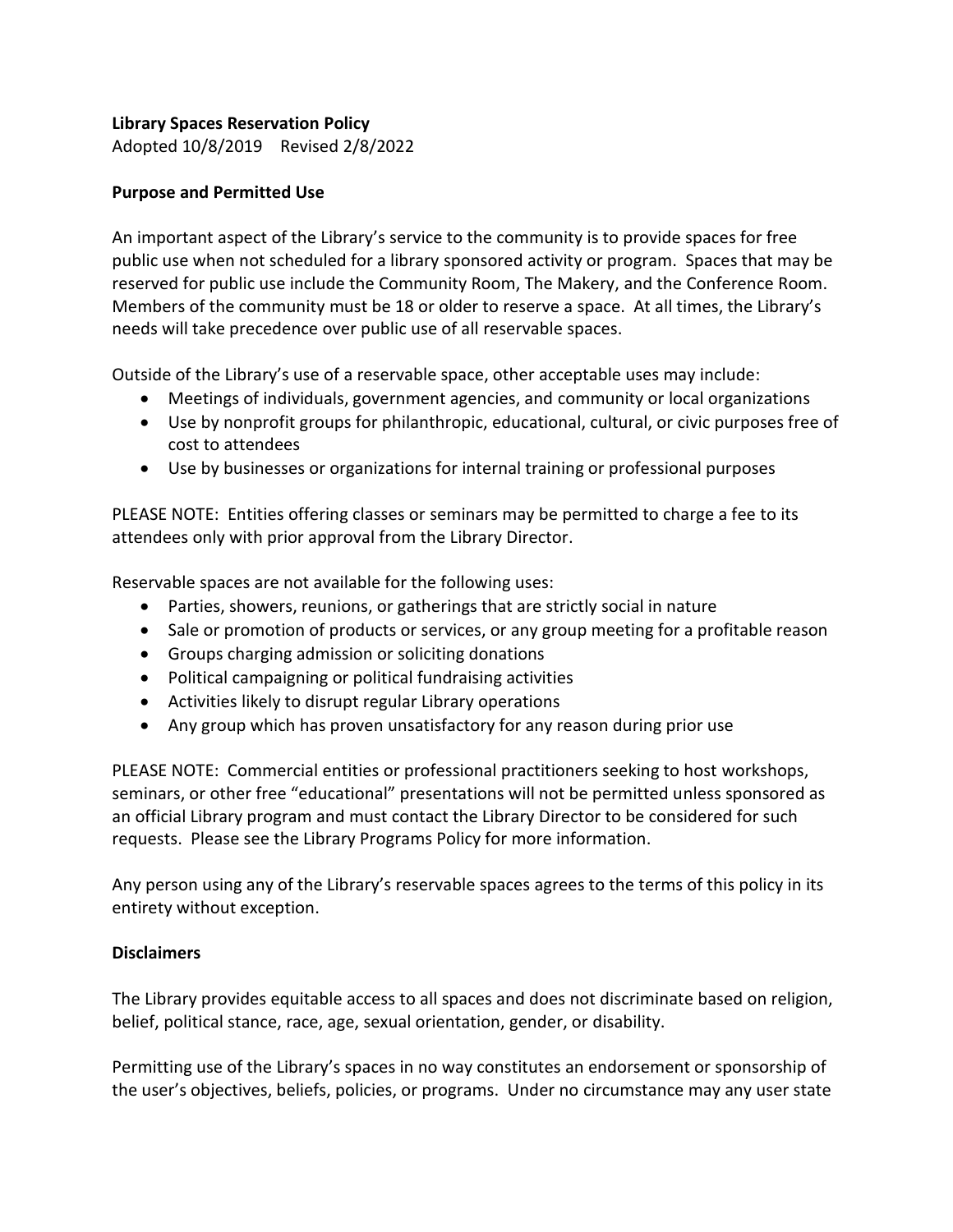or suggest that the Library, the Library Board, or the Library staff endorse or sponsor the meeting, the group, or any particular set of ideas.

# **General Rules for Room Use and Prohibited Activities**

The Makery and the Conference Room may only be reserved during the Library's normal operating hours. The Community Room may be reserved during or after the Library's normal operating hours. General rules for room use and prohibited activities as listed in this policy apply to all reservable spaces. The Community Room has more amenities and greater flexibility in use, therefore additional rules apply specifically to that space.

All uses of reservable spaces must adhere to the Russell County Public Library's Use Guidelines, which are posted in the room. Use of the room may not interfere with or disturb the Library's regular operations. Number of attendees may not exceed the posted maximum occupancy of the room.

When publicizing an event, the Library's complete official name, "Russell County Public Library", may be used only as a designation of location. No abbreviations or adaptations of the Library's name may be used. Under no circumstance may any user claim or promote that the Library is sponsoring a program unless given specific permission by the Library Director.

The Library staff reserves the right to enter any reservable space at any time. Any group consisting of mainly persons under 18 years of age must always have an adult (18 years or older) who supervises or sponsors the activity. All areas of the Library facility and grounds, including reservable spaces, are equipped with security cameras. All users of the room acknowledge that all activity is being recorded.

Reserved uses of the Community Room are limited to the room itself, kitchen, hallway, and public restrooms. During normal operating hours, all users of the room must be vacated 10 minutes prior to closing time, unless prior arrangements have been made. After hours entrance and exit will be admitted only through the main entrance.

The following are strictly prohibited:

- Meals may not be prepared on site. The Community Room kitchenette offers a small refrigerator and freezer which may be used for limited storage of cold items. Food, drinks, and other refreshments may be brought in or served in the room if a request is made at the time of reservation. Users are responsible for transport, set-up, and cleanup of all food, drink, and trash. The Library does not provide utensils, paper supplies, or dishware of any sort.
- The use of alcohol, tobacco, and electronic cigarettes or vaping devices are strictly prohibited in the Library.
- Nothing may be attached to the walls or ceilings.
- The use of open flames or candles is strictly prohibited.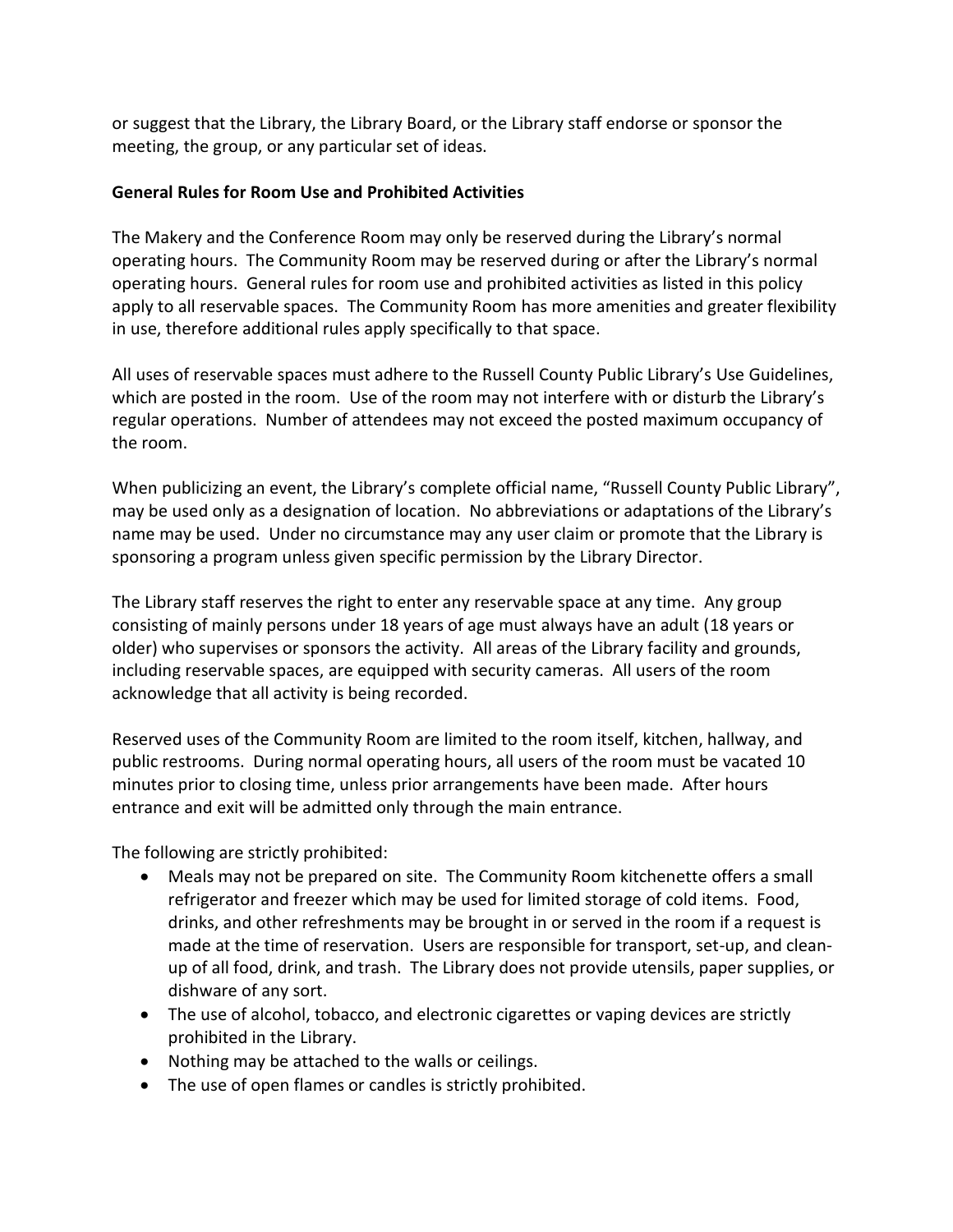The Library is not responsible for:

- Liability or injury to people, damage to their property, or loss of property belonging to users of the room
- Storage of materials or equipment
- Set-up or take-down of tables and chairs

Accidents shall be reported immediately to the Library. Failure to adhere to this policy may result in denial of future use of Library facilities.

The Library reserves the right to deny the use of Library facilities. Individuals who are denied use of the room may submit an appeal. Such an appeal must be filed in writing to the Library Director within 10 days of the denial.

# **Making Reservations**

The Library requests that reservations be made at least 24 hours in advance but not more than three months in advance. Same-day reservations are subject to availability of the space. Application for use of the room must be completed each time the room is requested. Standing reservations may be accepted at the discretion of the Library after an established pattern of appropriate use. Applicants are encouraged to allow for set-up and clean-up time in their request. The room may not be accessed before or after the time requested.

The person completing the application, whether as an individual or on behalf of an organization or business, must be at least 18 years old. The applicant assumes responsibility for the conduct of the attendees and any damages to Library property in connection with the meeting, event, or program.

The following features are available in the Community Room and must be requested on the reservation application in order to receive access:

- Kitchenette with serving window, including small refrigerator and freezer
- Audiovisual equipment
- Storeroom with additional tables (up to 15) and chairs (up to 75)

PLEASE NOTE: A minimum number of tables and chairs generally stay set-up in the room. Setup and clean-up of additional tables and chairs are the responsibility of the user. Furniture may be rearranged by the user, but the room must be returned to its original condition upon exit.

All reservations are considered pending until approved by the Library and the applicant has received confirmation from a designated staff member. Users reserving the Community Room must participate in a preliminary walkthrough of the room prior to their scheduled meeting. At this time, any known damages will be noted and the user will be required to sign off on their knowledge of the state of the room. An exit checklist will be provided in the room. The user is responsible for ensuring that all closing procedures are complete. Following the scheduled